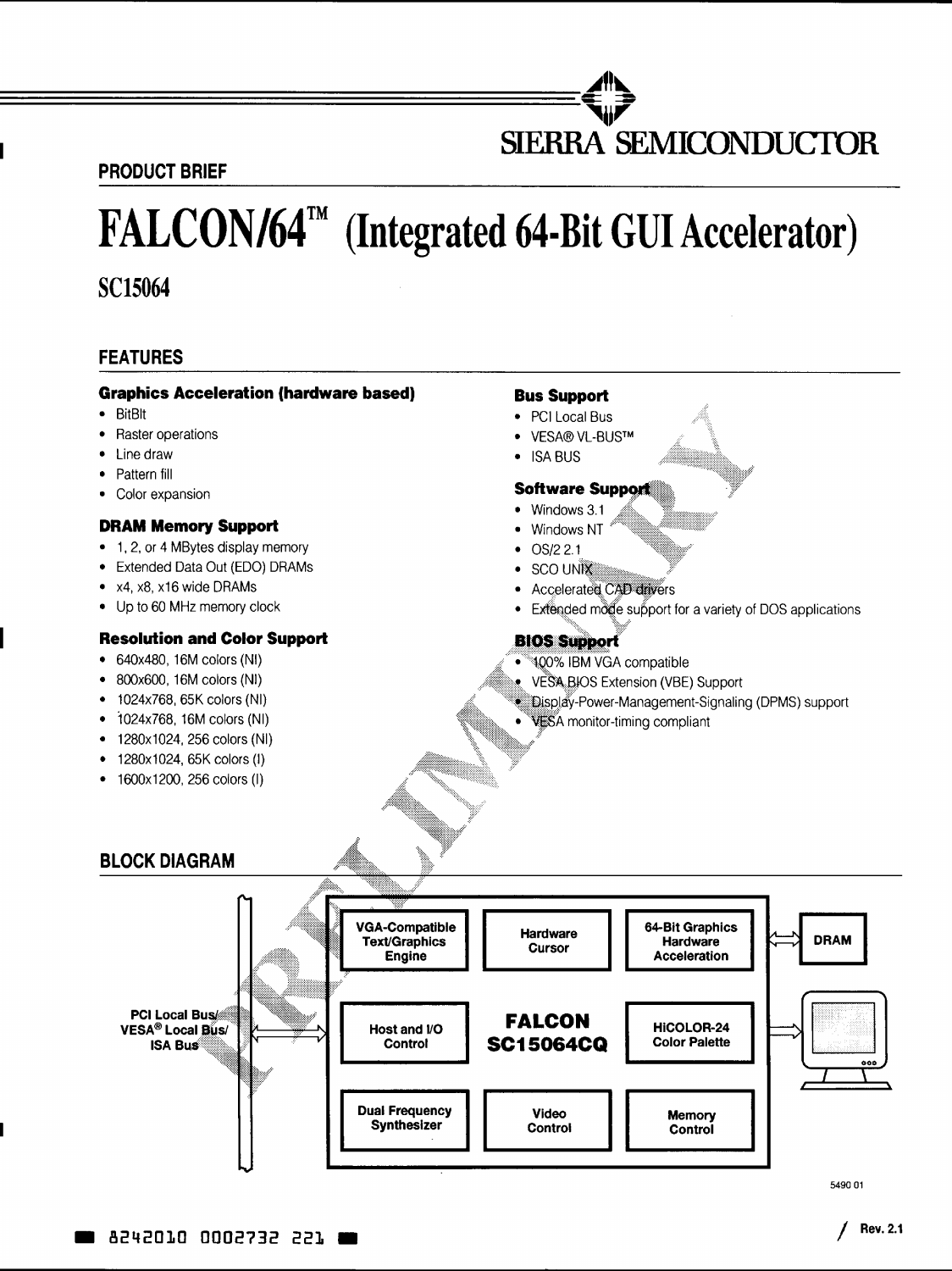#### **Green PC Support**

- VESA® display power management (DPMS)
- DAC power-down modes
- Low power CMOS technology

## **208 pin PQFP package**

#### **Utilities**

- Manufacturing test
- Video mode configuration utilities
- BIOS utility
- **Set resolution in Windows**
- TARGA file viewing utility

# **GENERAL DESCRIPTION**

The FALCON SC15064 is a high-performance DRAM based Integrated GUI Accelerator. It is specifically designed to accelerate application programs running under Windows 3.1, Windows NT and OS/2, and to optimize the performance of popular CAD and DOS application programs.

FALCON is a complete system on a chip. It connects directly to a PCI, VL or ISA bus, allowing a minimum chip-count solution. Performance is enhanced not only by the Graphics Hardware Accelerator but also by the high level of integration. For example, in traditional systems using discrete products, the controller to palette data path is normally limited to 8 bits by pin related costs. In FALCON, the path is expanded to 24 bits.

The space saving provided by the integration on FALCON makes it ideally suited for both motherboard and add-in board implementations. Using FALCON, a high-performance 100% VGA-compatible system can be built with as few as 2 ICs (not including display memory).

FALCON optimizes graphic performance of ISA, VESA® VL-Bus™ and PCI bus based machines. Major performance characteristics and features are:

- Its 64-bit Graphics Hardware Accelerator greatly enhances performance in both text and graphics modes eliminating a large portion of the overhead in typical Windows applications.
- It supports Windows 3.1 and NT plus many other operating systems
- It is 100% VGA compatible allowing users to run all existing non-Windows software.
- A VESA/PCI Local Bus interface allows direct connection of the Integrated GUI Accelerator to the host CPU circumventing the AT-bus bottlenecks.
- It supports 1, 2, or 4 MBytes of display memory accommodating several new graphics modes.
- It supports pixel clock rates up to 135 MHz providing display resolutions up to 1600 x 1200.
- It provides 24-bit color allowing the display and editing of photorealistic images.
- It supports five popular resolutions: 640x480, 800x600, 1024x768, 1280x1024, and 1600x1200; the higher resolutions permit the use of multiple windows - all readable.
- $\bullet$  It is affordable to the average user  $-$  not just power users.

FALCON consists of:

- A 100% VGA compatible Core Controller
- A 64-Bit Graphics Hardware Accelerator (GHA)
- A 135 MHz, 24-Bit Color Palette
- A Dual Programmable Frequency Synthesizer.

#### **FALCON Manufacturing Kit**

The FALCON Manufacturing Kit contains design, development and marketing tools. The kit includes schematics, layout data, sample boards, video BIOS, and display drivers for Windows, Windows-NT, OS/2, CAD and DOS applications. You have the option of taking Sierra's design to production, or creating your own design.

)<br>)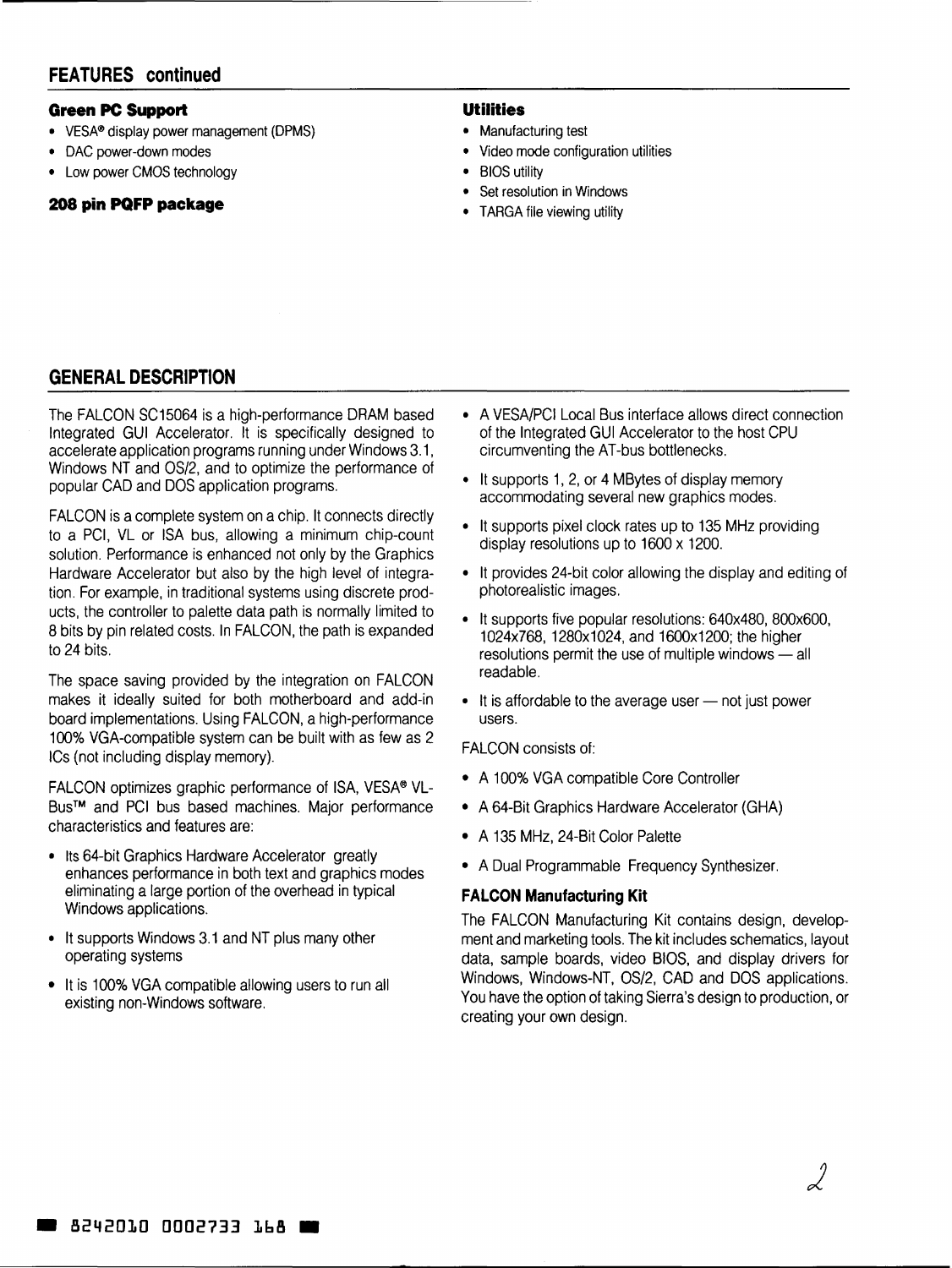# **SOFTWARE SUPPORT FOR FALCON**

**FALCON** provides extensive driver support to enhance the resolution and performance of software packages. **FALCON**  does not require software drivers to run applications in standard VGA mode or applications that have native support for the VESA BIOS extension.

## **FALCON drivers include:**

| <b>Software Drivers</b>                                                                 | <b>Resolution Supported</b>                                                                                                                                                                                   | No. of Colors                                                   |
|-----------------------------------------------------------------------------------------|---------------------------------------------------------------------------------------------------------------------------------------------------------------------------------------------------------------|-----------------------------------------------------------------|
| Microsoft <sup>®</sup> Windows V3.x                                                     | 640 x 480, 800 x 600, 1024 x 768, 1280 x 1024, 1600 x 1200<br>640 x 480, 800 x 600, 1024 x 768, 1280 x 1024, 1600 x 1200<br>640 x 480, 800 x 600, 1024 x 768, 1280 x 1024<br>640 x 480, 800 x 600, 1024 x 768 | 16 colors<br>256 colors<br>65,536 colors<br>16.8 million colors |
| Microsoft® Windows NT V1.x                                                              | 640 x 480, 800 x 600, 1024 x 768                                                                                                                                                                              | 16 and 256 colors                                               |
| OS/2™ V2.1                                                                              | 640 x 480, 800 x 600<br>640 x 480, 800 x 600, 1024 x 768                                                                                                                                                      | 16 colors<br>256 colors                                         |
| SCO UNIX™                                                                               | 640 x 480, 800 x 600, 1024 x 768                                                                                                                                                                              | 16 and 256 colors                                               |
| AutoCAD <sup>®</sup> R11, R12<br>Autoshade® V2.0 w/ Renderman<br>3D Studio V1.x. $V2.x$ | 640 x 480, 800 x 600, 1024 x 768, 1280 x 1024<br>640 x 480, 800 x 600, 1024 x 768, 1280 x 1024<br>640 x 480, 800 x 600, 1024 x 768<br>640 x 480                                                               | 16 colors<br>256 colors<br>65,536 colors<br>16.8 million colors |
| MicroStation PC V4.x, V5.x                                                              | 640 x 480, 800 x 600, 1024 x 768, 1280 x 1024<br>640 x 480, 800 x 600, 1024 x 768, 1280 x 1024<br>640 x 480, 800 x 600, 1024 x 768<br>640 x 480                                                               | 16 colors<br>256 colors<br>65.536 colors<br>16.8 million colors |
| Ventura Publisher                                                                       | 640 x 480, 800 x 600, 1024 x 768                                                                                                                                                                              | 16 colors                                                       |
| Lotus <sup>®</sup> 1-2-3 <sup>™</sup> V2.x                                              | $132 \times 25$ , $132 \times 43$ , $132 \times 50$ , $132 \times 60$ (text)                                                                                                                                  | 16 colors                                                       |
| Microsoft <sup>®</sup> Word V5.x                                                        | 80 x 25, 75 x 100, 96 x 128, 48 x 128,<br>high-resolution graphics text                                                                                                                                       | 16 colors                                                       |
| WordPerfect <sup>®</sup> V5.0                                                           | 800 x 600, 1024 x 768                                                                                                                                                                                         | 16 colors                                                       |
| WordPerfect <sup>®</sup> V5.1                                                           | 132 x 25, 132 x 43, 132 x 50, 132 x 60 (text)<br>800 x 600, 1024 x 768                                                                                                                                        | 16 colors<br>16 colors                                          |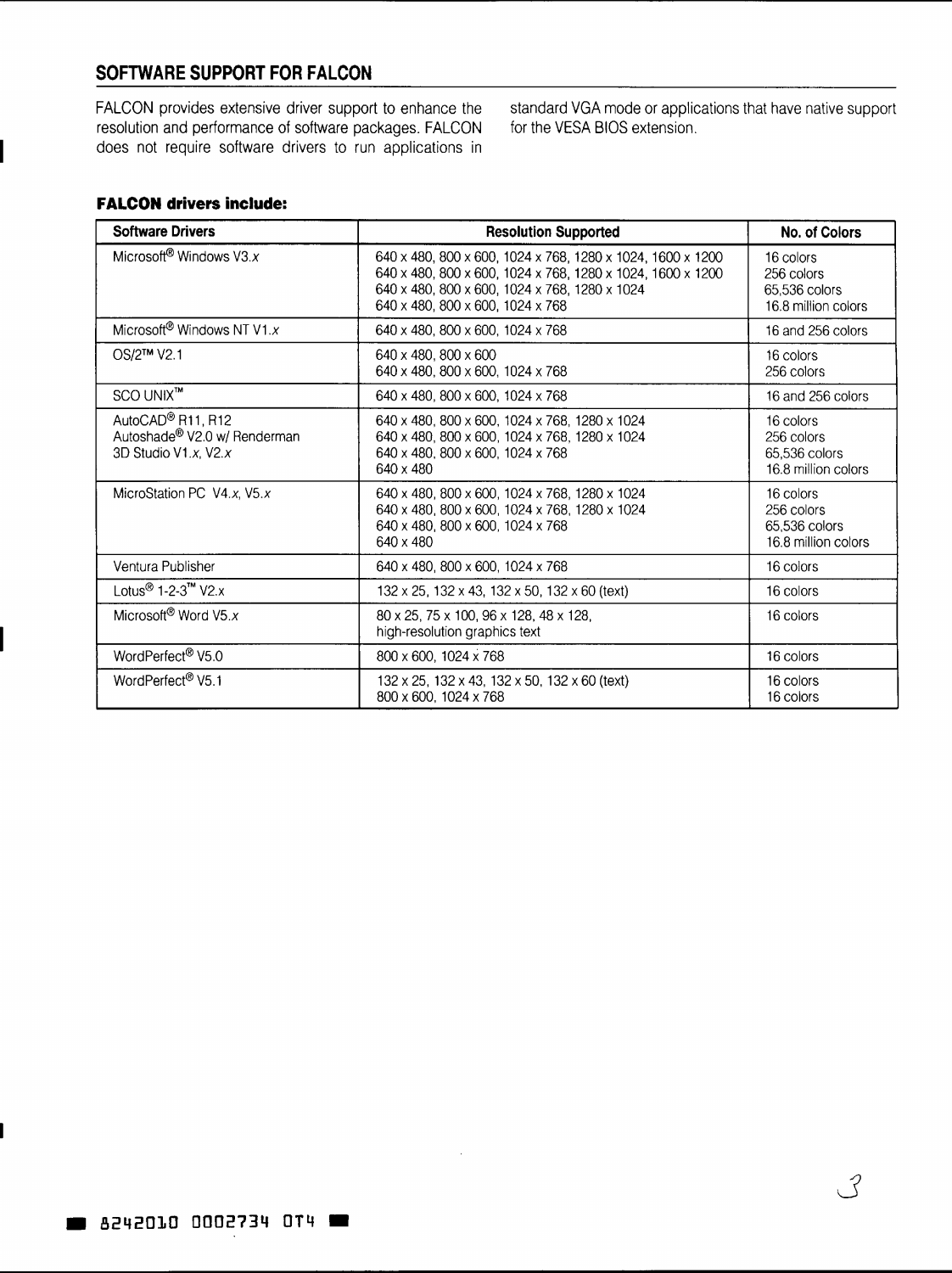

**NOTE:** To get the high output drive for the CPU data bus signals, each signal data bit must be connected to 2 adjacent pins of the SC15064, e.g. DO should connect to both pins 80 and 81.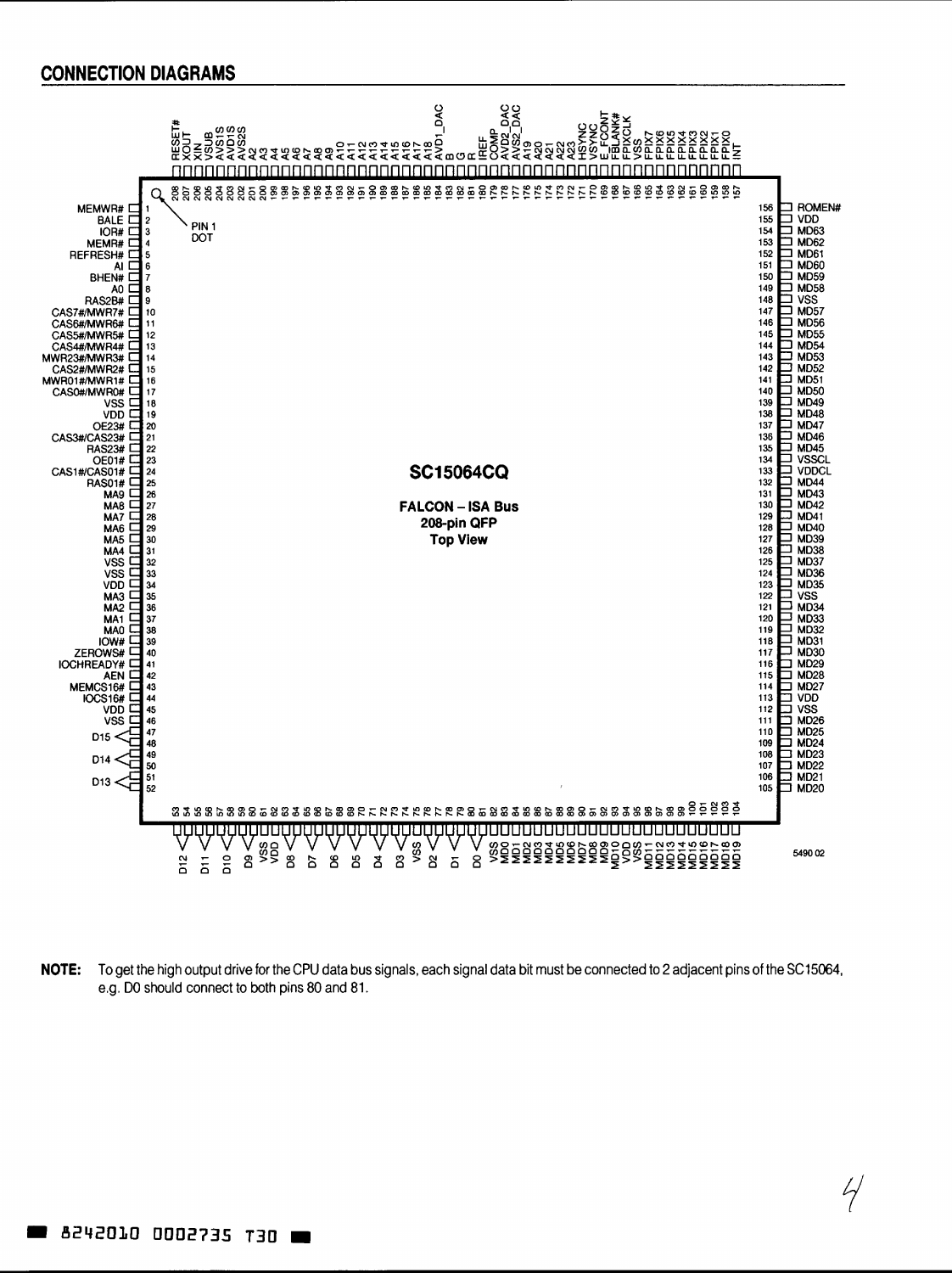# **CONNECTION DIAGRAMS** CONTINUED



 $\hat{2}$